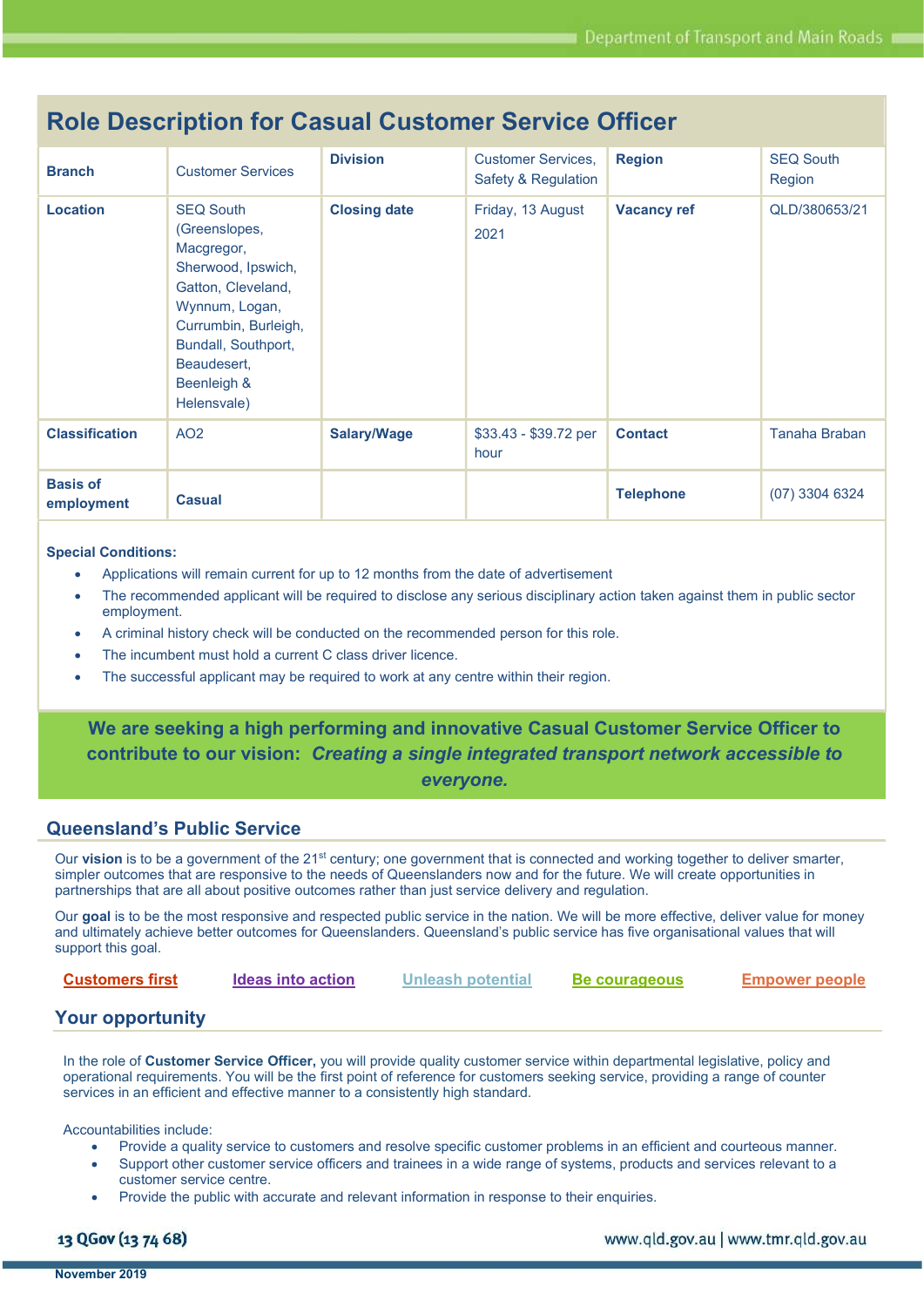- Conduct operational and administrative tasks within the office to ensure maximum efficiency in service delivery according to quality assurance procedures.
- Reconcile monies to ensure relevant finance standards and audit requirements are met.
- Ensure security systems are observed.
- Consult with management, staff and clients on matters of policy, procedures and standards.
- Contribute positively within a team environment.

This role reports to the Manager (Customer Service Centre).

### Working at Transport and Main Roads

Transport and Main Roads actively encourages teamwork and innovation. You will work for an organisation which offers a variety of state-wide work opportunities; a safe, healthy and secure workplace; professional development; and flexible work and lifestyle options.

### Is this role for you?

The information in this section outlines the basis of assessment of your suitability for the organisation and the role.

#### Mandatory requirements:

- The incumbent must hold a current C class driver licence.
- A criminal history check will be conducted on the recommended person for the role.
- The recommended applicant will be required to disclose any serious disciplinary action taken against them in public sector employment.
- A pre-employment health assessment will be required for the recommended applicant

#### Role/Occupational Capabilities:

#### Vision:

- Responds flexibly to change: You work to embrace and assist change. You help to engage others in the change process. You show resilience in times of uncertainty.
- Focuses on customers: You actively work to understand customers and stakeholders. You engage customers in a friendly and appropriate manner. You show respect for customers and stakeholders.

#### Results:

 Focuses on performance: You clarify tasks, ask questions, and know what is expected of you. You energetically approach challenges. You set priorities and organise yourself to meet deadlines. You report progress and any potential delays or issues which may impact on others.

#### Accountability:

- Models professional and ethical behaviour: You act in accordance with the QPS legislative framework and Code of Conduct. You model ethical behaviour and consistently apply those ethical standards to yourself and others. You are consistent in word and actions. You are viewed as trustworthy, honourable and truthful, and respectful of the views of others. You able to understand, monitor and channel your own emotions in a positive way whilst staying true to yourself.
- Displays rigour in analysis: You rigorously research and analyse information relevant to tasks. You show judgement in decision making.

# Your application

Please provide the following information to the panel to assess your suitability:

- A current comprehensive resume including the names and contact details of two (2) referees, who have a thorough knowledge of your work performance and conduct over the past two years.
- A Cover letter of no more than two (2) pages, detailing your capabilities, knowledge and experience that would be relevant for this role. It is your opportunity to tell us about yourself, what you will bring to the role and what you will get out of it.

13 QGov (13 74 68)

www.qld.gov.au | www.tmr.qld.gov.au